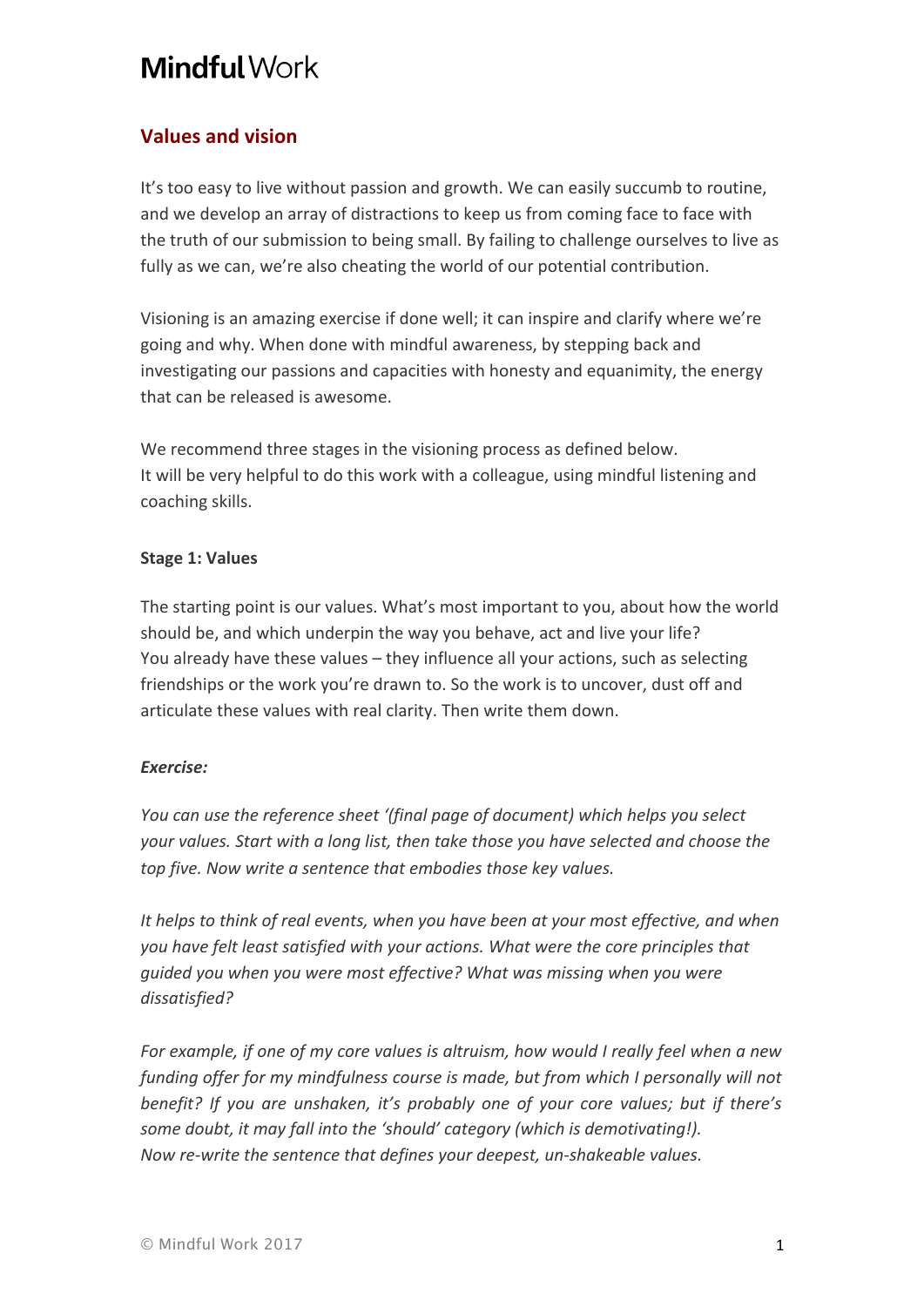#### **Stage 2: Defining your vision**

A vision is what you hope the world will look like. That's just how things will be, not how it can happen or what your role in making it happen can be (that comes next).

You can make this vision as grand or as prosaic as you like, from creating world peace to spending more time with the kids. Just be aware however, that the bigger the vision, the more it may motivate you, and the more others will buy into it too (ok, some people will think you're crazy, but it will be fun to show them that you're not). The vision could be around a work project, your role, the work environment, or anything else.

*Exercise:*

*A* leap of imagination is now required. Close your eyes, and take a time machine leap *to a point ten years from now (or choose a timescale which seems right to you). Envisage the world, or your world around you, when this vision has become real. Be clear about it in three ways:* 

- 1. *Envisage it in detail. What do things look like, how are people behaving, what are you doing, and what do you look like? Get into as much detail as you can – what kind of tea cup are you drinking from?*
- 2. *How are you feeling about what's around you, what's happening, and your part in this? Use your body awareness skills to really sense what it's like in your body and your breathing. How relaxed, energised and focused are you?*
- 3. If someone was introducing you at a seminar as one of the authors of this new, *better reality, what would they say? Or if you had 20 seconds in a lift with a key potential supporter, and had to summarise what's been achieved, what would you say?*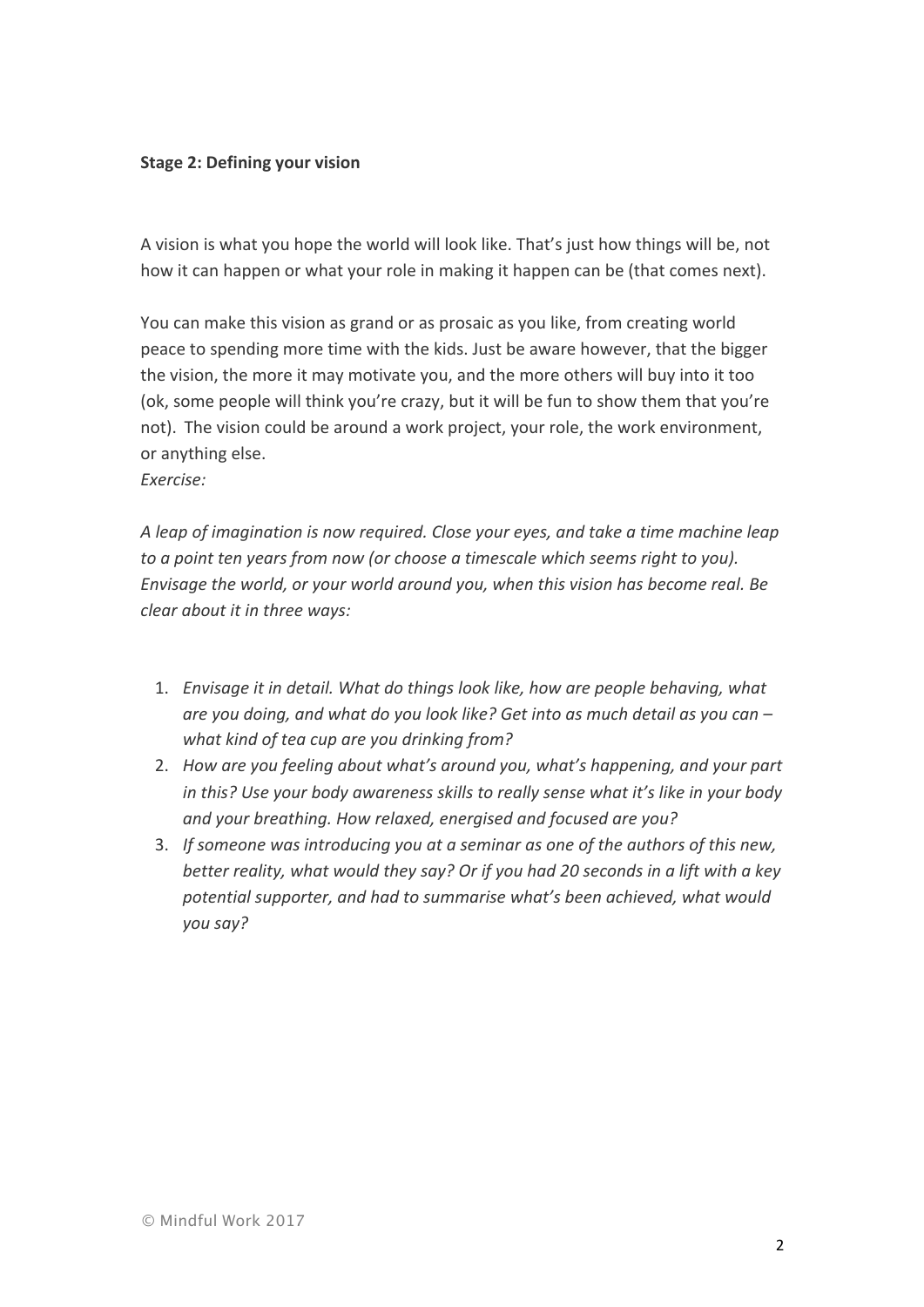### **Stage 3: Your part in that vision**

Now comes the action plan – you know what matters to you most, and using this as a guiding light, you're clear what you'd like to see happen – so now you define how you play a part in making this future scene a reality. You can start planning from either end ie from now forwards, or from the future backwards. If you're not clear what the next step is, use the future backwards model. This is described below.

#### *Exercise:*

Go back to your vision description. Identify with your future self within this vision. With the help of your mindful listener or coach, describe:

- 1. The key skills that you have developed, which have enabled you to play a vital *role in making this thing happen. If you were advising someone else, who, in the future scenario, is now where you once were, what would you suggest to* them as the best way to develop these skills?
- 2. The key **relationships, partnerships or associations** that you made to unlock *this scenario.*
- 3. *Your key actions, plans, or building blocks in working towards this scenario. With* these insights, define what needs to happen, when, and how. Stay in the *realms* of the possible and the practical, but also in the aspirational!

Ask your colleague to help you keep to the plan. Take a first step, however small, *today!*